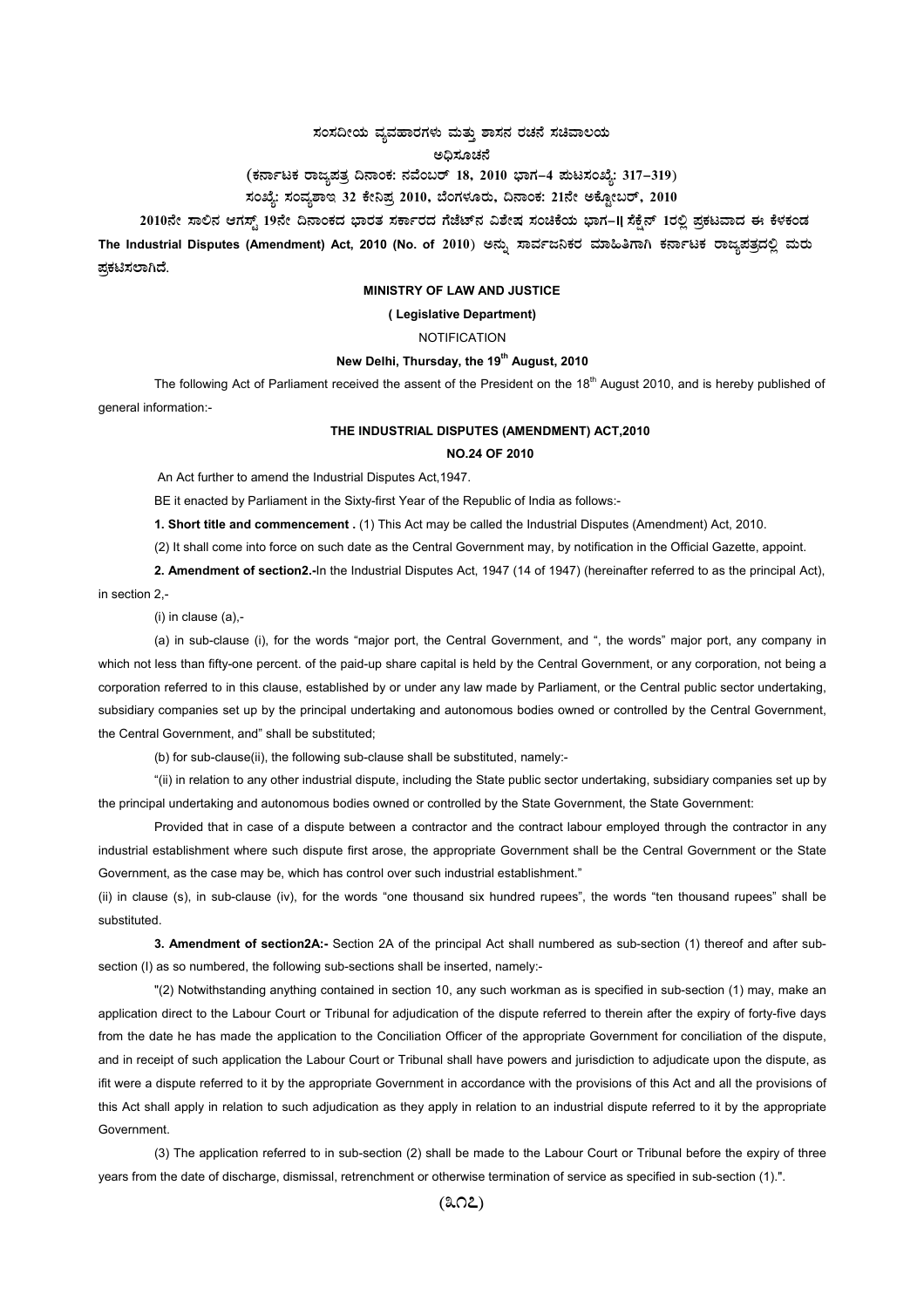## **4. Amendment of section 7:-** In section 7 of the principal Act, in sub-section (3), after clause (e), the following clauses shall be inserted, namely:-

"(f} he is or has been a Deputy Chief Labour Commissioner (Central) or Joint Commissioner of the State Labour Department, having a degree in law and at least seven years' experience in the labour department including three years of experience as Conciliation Officer: .

Provided that no such Deputy Chief Labour Commissioner or Joint Labour Commissioner shall be appointed unless he resigns from the service of the Central Government or State Government, as-the case may be, before being appointed as the presiding officer; or

(g) he is an officer of lndian Legal Service in Grade III with three years' experience in the grade.".

**5. Amendment of section 7A:-** In section 7 A of the principal Act, in sub-section (3), after clause (aa), the following clauses shall be inserted, namely:-

"(b) he is or has been a Deputy Chief Labour Commissioner (Central) or Joint Commissioner of the State Labour Department,. having a degree in law and at least seven years' experience in the labour department including three years of experience as Conciliation Officer:

Provided that no such Deputy Chief Labour Commissioner or Joint Labour Commissioner shall be appointed unless he resigns from the service of the Central Government or State Government, as the case may be, before being appointed as the presiding officer; or

(c) heis an officer of Indian Legal Service in Grade III with three year's experience in the grade."

**6. Substitution of new Chapter for Chapter IIB:-** After section 9B of the Principal Act Chapter lIB, the following Chapter shall be substituted, namely:-

#### **"CHAPTER IIB**

#### **GRIEVANCE REDRESSAL MACHINERY**

**9C. Setting up of Grievance Redressal Machinery:-** (I) Every industrial establishment employing twenty or more workmen shall have one or more Grievance Redressal Committee for the resolution of disputes arising out of individual grievances. -

(2) The Grievance Redressal Committee consist of equal number of members from the employer and the workmen.

(3) The chairperson of the Grievance Redressal Committee shall be selected from the employer and from among the workmen alternatively on rotation basis every year.

(4) The total number of members of the Grievance Redressal Committee shall not exceed more than six:

Provided that there shall be, as far as practicable, one woman member if the Grievance Redressal Committee has two members and in case the numbers of members are more than two, the number of women members may be increased proportionately.

(5) Notwithstanding anything contained in this section, the setting up of Grievance Redressal Committee shall not affect the right of the workman to raise industrial dispute OR the same matter under the provisions of this Act.

(6) The Grievance Redressal Committee may complete its proceedings within thirty days on receipt of a written application by or on behalf of tile aggrieved party.

(7) The workman who is aggrieved of the decision of the Grievance Redressal Committee may, refer an appeal to the employer against the decision of Grievance Redressal Committee and the employer shall, within one month from the date of receipt of such appeal, dispose off the same and send a copy of his decision to the workman concerned.

(8) Nothing contained in this section shall app Iy to the workmen for whom there is an established Grievance Redressal Mechanism in the establishment concerned.".

**7. Amendment of section 11:-** In section 11 of the principal Act, after sub-section (8), the following sub-sections shall be inserted, namely~-

"(9) Every award made, order issued entitlement arrived at by or before Labour Court or Tribunal or National Tribunal shall be executed in accordance with the procedure laid down for execution of orders and decree of a Civil Court under order 21 of the Code of Civil Procedure, 1908. (5 of 1908)